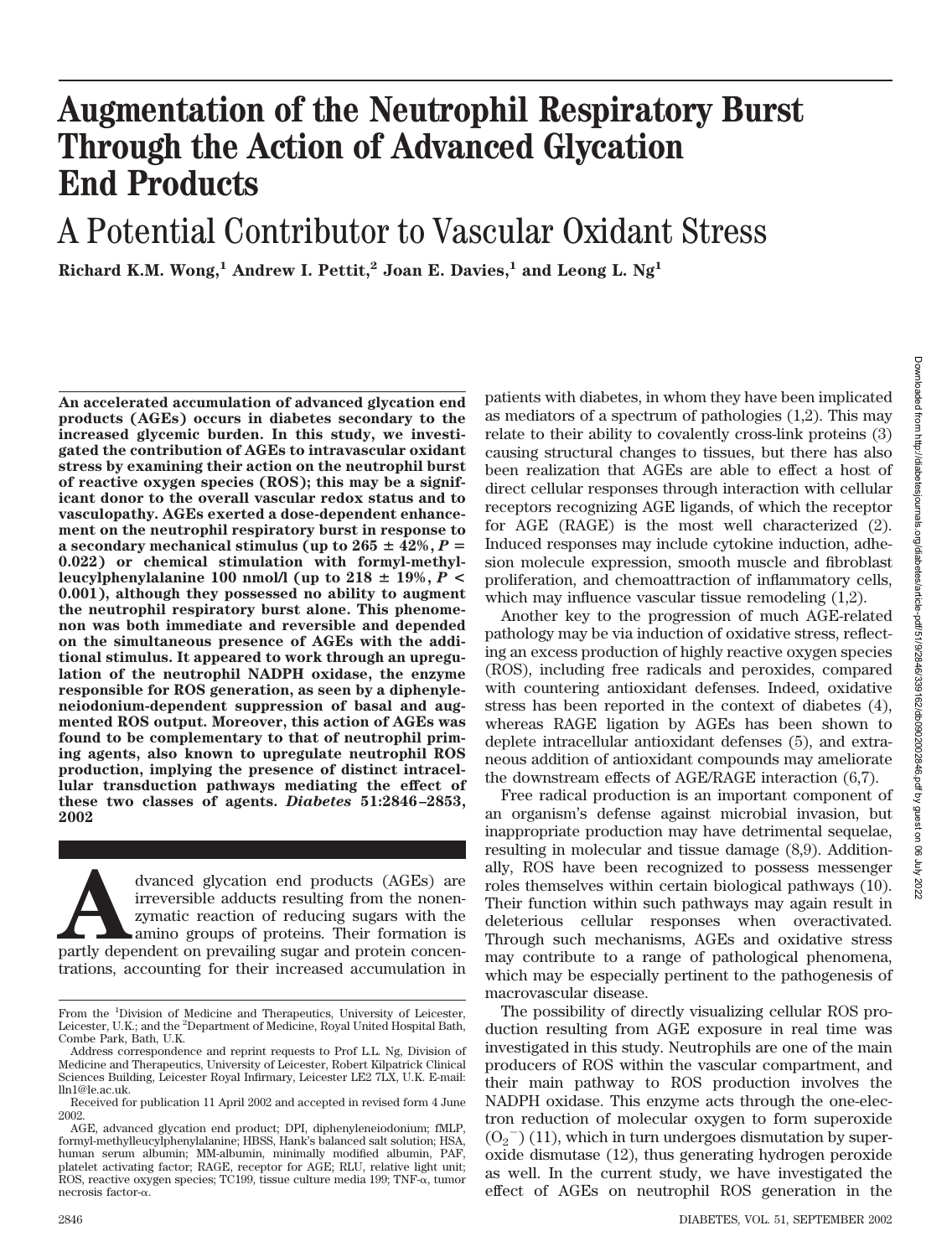#### **RESEARCH DESIGN AND METHODS**

**Materials.** Bis-*N*-methylacridinium nitrate (Lucigenin), diphenyleneiodonium (DPI), formyl-methylleucylphenylalanine (fMLP), glucose, platelet activating factor (PAF), percoll, tissue culture media 199 (TC199), and tumor necrosis factor- $\alpha$  (TNF $\alpha$  human recombinant) were all purchased from Sigma-Aldrich, and 20% endotoxin-free human serum albumin (HSA) was obtained from BioProducts Laboratory.

**Preparation of AGE-albumin.** AGE-albumin and minimally modified albumin (MM-albumin) were prepared by preincubation of endotoxin-free HSA (20%) with 1 or 30 mmol/l glucose, respectively, at 37° for 12 weeks in 100 mmol/l phosphate (pH 7.4). At the end of the incubation, AGE-albumin/MMalbumin were dialysed against PBS for 24 h and 0.9% sodium chloride for 12 h. Nonglycated HSA was used as a negative control.

**Neutrophil isolation.** Neutrophils were prepared according to the method of Baron et al. (13). After informed consent was received, 20 ml fresh citrated blood was obtained from healthy adult volunteers, added to Dextran solution (300 mg in 5 ml Hank's balanced salt solution [HBSS] containing 140 mmol/l NaCl, 4 mmol/l NaHCO<sub>3</sub>, 0.3 mmol/l Na<sub>2</sub>HPO<sub>4</sub> [anhydrous], 5 mmol/l KCl, 0.4 mmol/l  $KH_{2}PO_{4}$  [anhydrous], 5.5 mmol/l glucose, 0.4 mmol/l  $MgSO_{4}$ , and 4.7  $mmol/1 H<sub>2</sub>O$ ), and allowed to sediment for 30 min. Plasma (containing platelets and leukocytes) was removed and centrifuged for 10 min at 482*g*. The cell pellet was vortexed with dilute HBSS for 10 s to lyse contaminating erythrocytes, and then osmolarity was restored by the addition of excess HBSS. A mixed leukocyte pellet was then obtained by further centrifugation at 482*g* for 10 min and layered onto a prepared continuous density gradient of Percoll (65% Percoll,  $10\%$   $10 \times$  TC199,  $1.6\%$  1 mol/l HEPES, 0.4% 5 mol/l NaCl, and 23% sterile water, pH 7.4, and centrifuged at 21,982*g* for 15 min at 4°). The neutrophil band was recovered, washed in TC199, and incubated at 37° for 20 min before use. The viability of neutrophils isolated by this method was 95%, as determined by the trypan blue dye exclusion test.

**Detection of ROS.** ROS detection was based on the chemiluminescent technique described by Liu et al. (14), with chemiluminescence recorded on an EG&G Berthold microplate luminometer LB96V. All experiments were performed at 37°. Lucigenin (50  $\mu$ mol/l) was made up in a balanced salt solution containing 140 mmol/l NaCl, 15 mmol/l HEPES, 5 mmol/l KCl, 5 mmol/l glucose, 1.8 mmol/l CaCl<sub>2</sub>.2H<sub>2</sub> 0, and 0.8 mmol/l MgSO<sub>4</sub>.7H<sub>2</sub>O (pH 7.4). All experiments were performed in triplicate with  $10^5$  cells per well.

**Neutrophil stimulation.** Mechanical stimulation of neutrophils was by multiple passages through a standard 1-ml pipette tip. The number and intensity of passages were equal for each experiment, although it was found that with more than one passage, the same amplitude of neutrophil ROS production was induced whatever the actual number or intensity of passages (data not shown). Such a plateau effect of shear stress on neutrophil activation parameters has been previously observed (15) when neutrophils were subject to a certain range of shear stresses. The chemical stimulus used in this study was fMLP (100 nmol/l), a bacterial cell-wall peptide that activates neutrophils via specific G-protein–coupled cell-surface receptors (16).

**Coating of microplate wells.** Microlite-2 wells (Dynex) were filled with 100  $\mu$ l PBS containing 500  $\mu$ g AGE-albumin/albumin, covered, and left overnight on a plate shaker. They were then washed three times with PBS and left to dry before use.

**Data analysis.** Chemiluminescent values are presented as relative light units (RLUs) per minute and means  $\pm$  SE. For the analysis of total ROS production (RLU), we calculated the area under the curve (cut off at 6 min). We used two-tailed *t* tests for comparisons of two groups and one-way ANOVA with Tukey's post hoc analysis for between-group analyses involving more than two groups (SPSS).

#### **RESULTS**

**AGE-albumin cooperates with a secondary stimulus resulting in enhancement of the neutrophil respiratory burst.** The direct effect of AGEs on neutrophil ROS production was assessed through the addition of AGEalbumin or albumin control (50–800  $\mu$ g/ml) to  $5 \times 10^5$ neutrophils, which had been allowed to settle onto microplate wells. The subsequent integrated ROS production over 15 min was measured and compared with baseline ROS production (also over 15 min), as measured by Lucigenin-enhanced chemiluminescence. Although addi-



**FIG. 1. Fluorescence spectra of AGE-albumin, MM-albumin, and albumin. The excitation wavelength is 370 nm.**

tion of both AGE-albumin and albumin resulted in slight increases in neutrophil ROS production over basal levels, there was no significant difference between them (comparing the two groups over the given dose range,  $P =$ 0.774).

However, neutrophils subjected to a secondary stimulus (mechanical or chemical) in the presence of AGE-albumin responded with a respiratory burst that was significantly enhanced compared with activation in the presence of control albumin, with the magnitude of enhancement dependent on the AGE concentration. Both mechanical and fMLP stimulation resulted in a two-phase neutrophil ROS burst, a primary peak, and a secondary trough phase, with AGE-albumin able to enhance both of these aspects. The intensity of the fluorescence spectra of the albumin and AGE-modified albumin samples used in this study give some quantitative idea to the relative degrees of AGE modification of these entities (Fig. 1). MM-albumin was able to augment neutrophil ROS release with much reduced gain compared with AGE-albumin (Fig. 2*A* and *B*). At a concentration of  $400 \mu g/ml$  (the optimum dose for effect of MM-albumin), AGE-albumin and MM-albumin enhanced peak ROS production in response to mechanical stimulation by an average of  $362\%$  ( $P < 0.001$ ) and  $157\%$  $(P = 0.011)$ , respectively, and total ROS production by an average of 282% ( $P < 0.001$ ) and 169% ( $P = 0.009$ ), respectively  $(P < 0.001)$  between groups in both cases) (Fig. 2*C* and *D*). With fMLP stimulation, AGE-albumin and MM-albumin increased peak ROS production by an average of  $177\% (P < 0.001)$  and  $119\% (P = 0.021)$ , respectively, but only AGE-albumin enhanced total ROS production (by an average of 145%,  $P < 0.001$ ).

Even within each class of AGE modification there existed a dose-response relationship. For AGE-albumin, optimum responses were achieved at concentrations of AGE-albumin  $\geq 200$  µg/ml for both mechanical and fMLP stimulation (Fig. 3*A* and *B*) (for both forms of stimulation,  $P < 0.001$  between groups). At progressively higher doses of AGE-albumin, this relative difference was maintained, although the absolute chemiluminescent intensity from the samples diminished, probably due to impairment of light transmission by higher protein concentrations (17).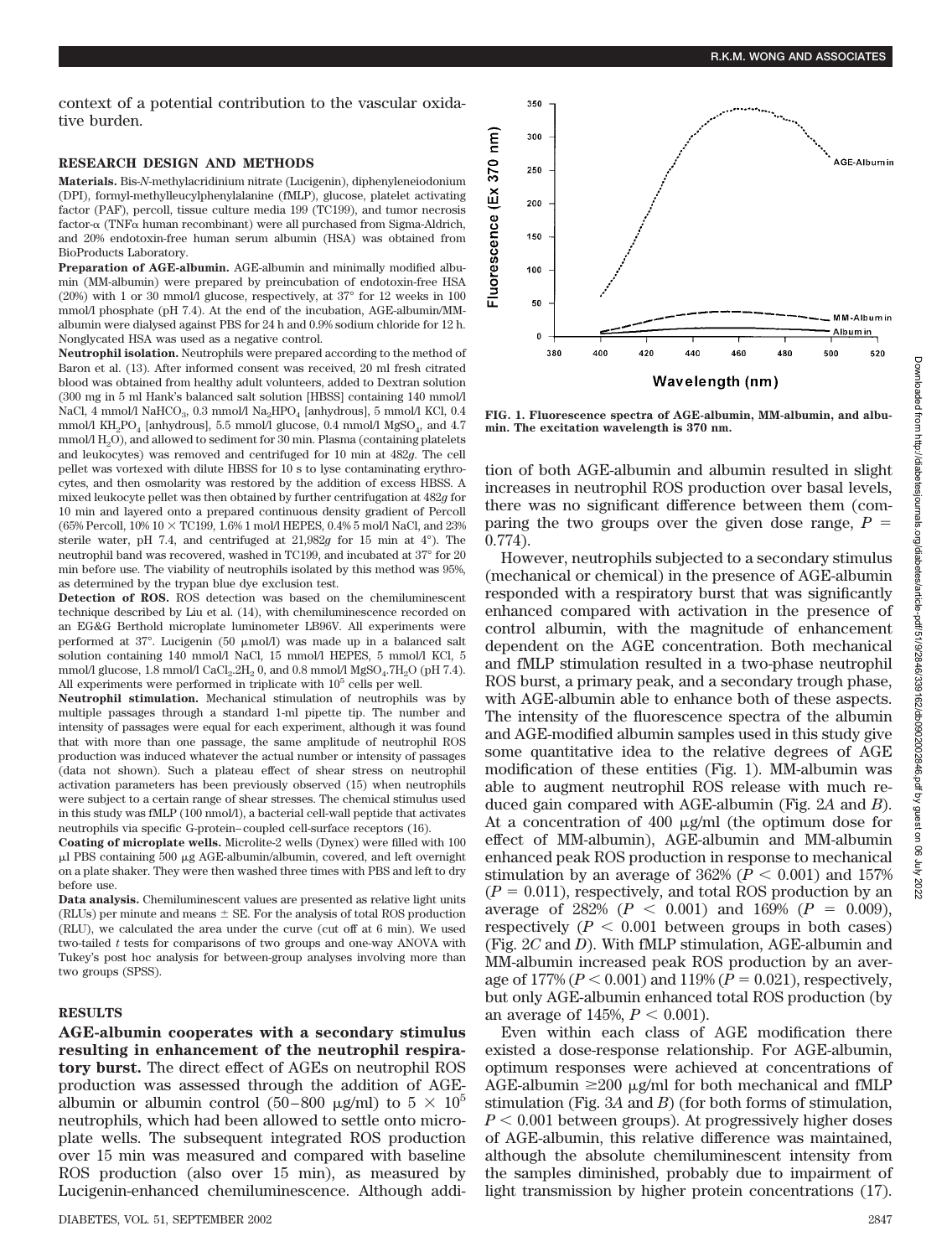

**FIG. 2. Acute neutrophil ROS production as detected by lucigenin-enhanced chemiluminescence in the presence of AGE-albumin, MM-albumin, or albumin, all at 400 g/ml.** *A***: Response to a mechanical stimulus (***P* **< 0.001 between groups by ANOVA).** *B***: Response to stimulation with fMLP (***P* **< 0.001 between groups by ANOVA).** *C***: Total ROS production after mechanical stimulation (***P* **< 0.001 between groups by ANOVA). For comparisons with control, \****P* **< 0.001 and \*\****P* - **0.009 (post hoc Tukey's analysis).** *D***: Total ROS production after stimulation with fMLP (***P* **<** 0.001 between groups by ANOVA). For comparisons with control, \*\* $P < 0.001$  (post hoc Tukey's analysis between groups). Results are representative of multiple experiments and each result represents the mean of three separa **Where error bars are not seen, SE is less than the size of the symbol.**

The dose response for MM-albumin was much less marked, although still significant for both forms of stimulation (Fig. 3*C* and *D*) (for both,  $P < 0.001$  between groups). There was little response below a concentration of 400  $\mu$ g/ml of albumin, but at higher concentrations (800 g/ml and above) it was also not possible to detect any small differences in ROS production due to the increasing chemiluminescent quenching caused by the high protein load (Fig. 3*C* and *D*). There appeared to be no requirement for significant preincubation of neutrophils with AGEalbumin to elicit this response; immediate suspension of cells in AGE-albumin before stimulation was as effective as preincubation with AGE-albumin for longer periods (data not shown).

We also investigated the effect of temporally reversing the two processes of AGE-albumin addition and mechanical stimulation. When neutrophils had been mechanically stimulated first, before the subsequent addition of AGE-

albumin or control, there was no differential enhancement of ROS generation (total or peak) in the cells exposed to AGE-albumin (Fig. 4*A*) ( $P = 0.603$  comparing total ROS production). Likewise, mechanically stimulating neutrophils and then releasing them onto AGE-albumin or albumin-coated microplate wells also did not result in any major difference in neutrophil ROS production (total or peak) (Fig.  $4B$ ) ( $P = 0.319$  comparing total ROS production). Therefore, there appears to be a prerequisite for the presence of AGEs in the immediate neutrophil milieu, immediately before or simultaneously with the mechanical stimulus so that augmentation of the neutrophil ROS burst may take place.

It is well recognized that the cellular enzyme NADPH oxidase is responsible for phagocytic ROS production (12), and it could be inferred that any increase in neutrophil ROS output is attributable to increased NADPH oxidase activity. As confirmation, neutrophils were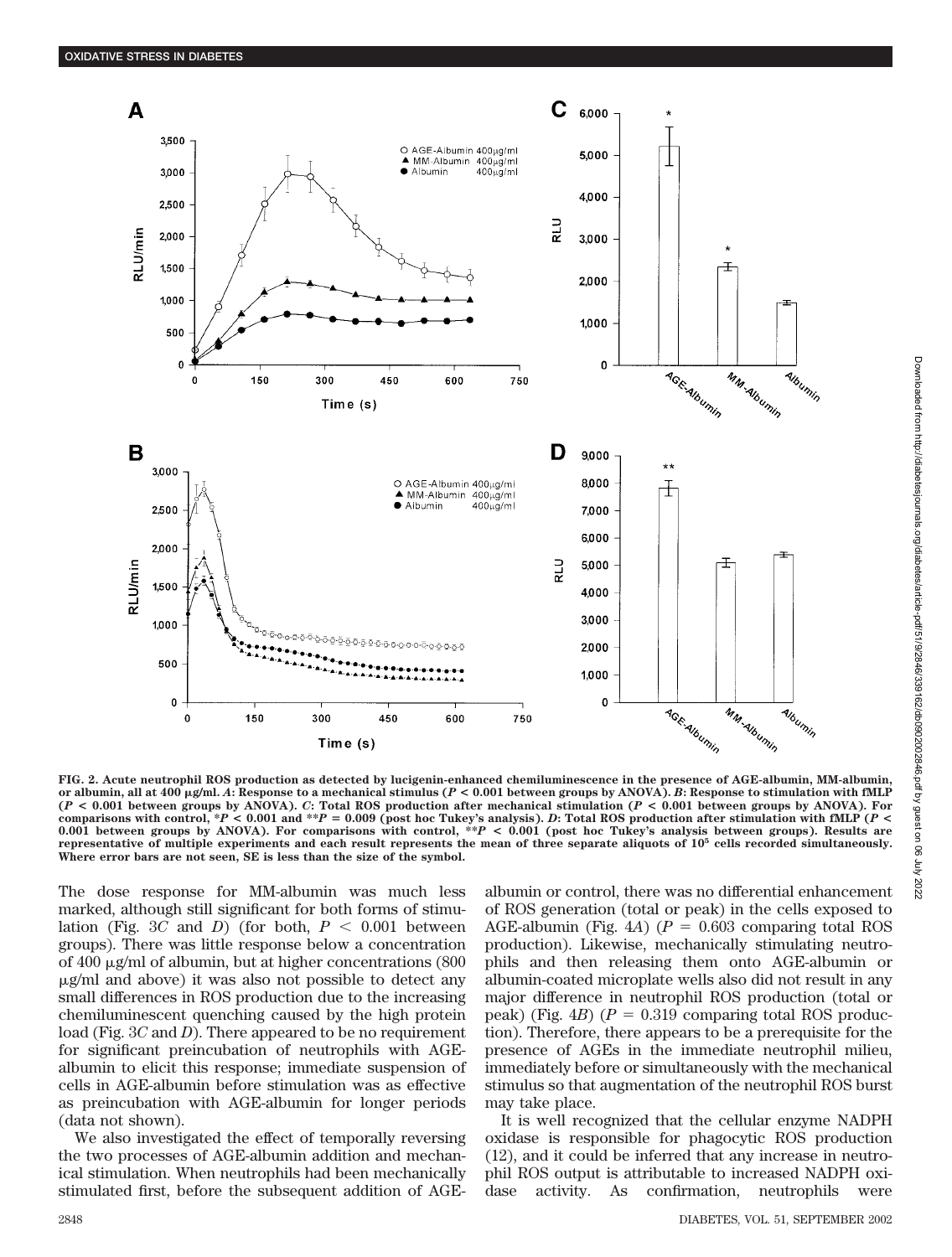

**FIG. 3. The dose response of AGE-modified albumin on its relative enhancement of the peak neutrophil ROS release over control.** *A***: Peak ROS release after mechanical stimulation in the presence of varying doses of AGE-albumin.** *P* **< 0.001 by ANOVA between groups. With post hoc** Tukey's analysis comparing with control,  $^*P = 0.047, ^{**}P = 0.013, ^{**}P = 0.022,$  and  $^{****}P = 0.002$ . *B*: Peak ROS release after stimulation with **fMLP in the presence of varying concentrations of AGE-albumin.** *P* **< 0.001 by ANOVA between groups. With post hoc Tukey's analysis comparing** with control, \*P = 0.03, \*\*P < 0.001, \*\*\*P = 0.003, and \*\*\*\*P = 0.032. C: Peak ROS release after mechanical stimulation in the presence of varying **doses of MM-albumin.** *P* **< 0.001 by ANOVA between groups, with post hoc Tukey's analysis comparing with control, \****P* **< 0.001.** *D***: Peak ROS release after stimulation with fMLP in the presence of varying concentrations of MM-albumin.** *P* **< 0.001 by ANOVA between groups. With post hoc Tukey's analysis comparing with control, \****P* - **0.009 and \*\****P* **< 0.001. The results for each dose are the mean results from 10 different sets of neutrophils.**

preincubated with the flavoprotein inhibitor DPI (18) for 30 min and at various concentrations before the addition of AGE-albumin/albumin (200  $\mu$ g/ml) and application of a mechanical or chemical stimulus, all in the continuing presence of DPI. The result was a dose-dependent abrogation of ROS release, albeit maintaining the relative differential production of ROS between experimental and control groups (Fig. 5A and *B*) (for both,  $P < 0.001$ between groups). In contrast, the specific mitochondrial flavoprotein inhibitor rotenone (100 nmol/l, 10  $\mu$ mol/l) had little effect on neutrophil ROS output in this situation (data not shown). Therefore, it would appear that the action of AGEs on neutrophils requires a functioning NADPH oxidase and that the most likely mechanism of action involves an upregulation of the activity of the NADPH oxidase.

**The effect of AGE-albumin on the neutrophil respiratory burst is a reversible process.** We examined the reversibility of the AGE effect on neutrophils as an extension of the notion that AGEs must be present simultaneously with another stimulus to generate enhanced neutrophil ROS production. Neutrophils were incubated in AGE-albumin or control albumin (both  $200 \mu g/ml$ ) for a period of 30 min before being washed and then activated immediately with either mechanical or chemical (fMLP) stimuli. With both stimuli, the differential enhancement of ROS production previously induced by AGE-albumin was abrogated  $(P = 0.71$  and  $P = 0.12$ , respectively, for total ROS production; data not shown). It is therefore apparent that the effect of AGE on neutrophils is a reversible phenomenon with no imprinting of any previous interaction on cell memory and response.

**The effect of AGE-albumin is complementary to the effect of neutrophil priming agents in enhancing neutrophil respiratory burst capacity.** A variety of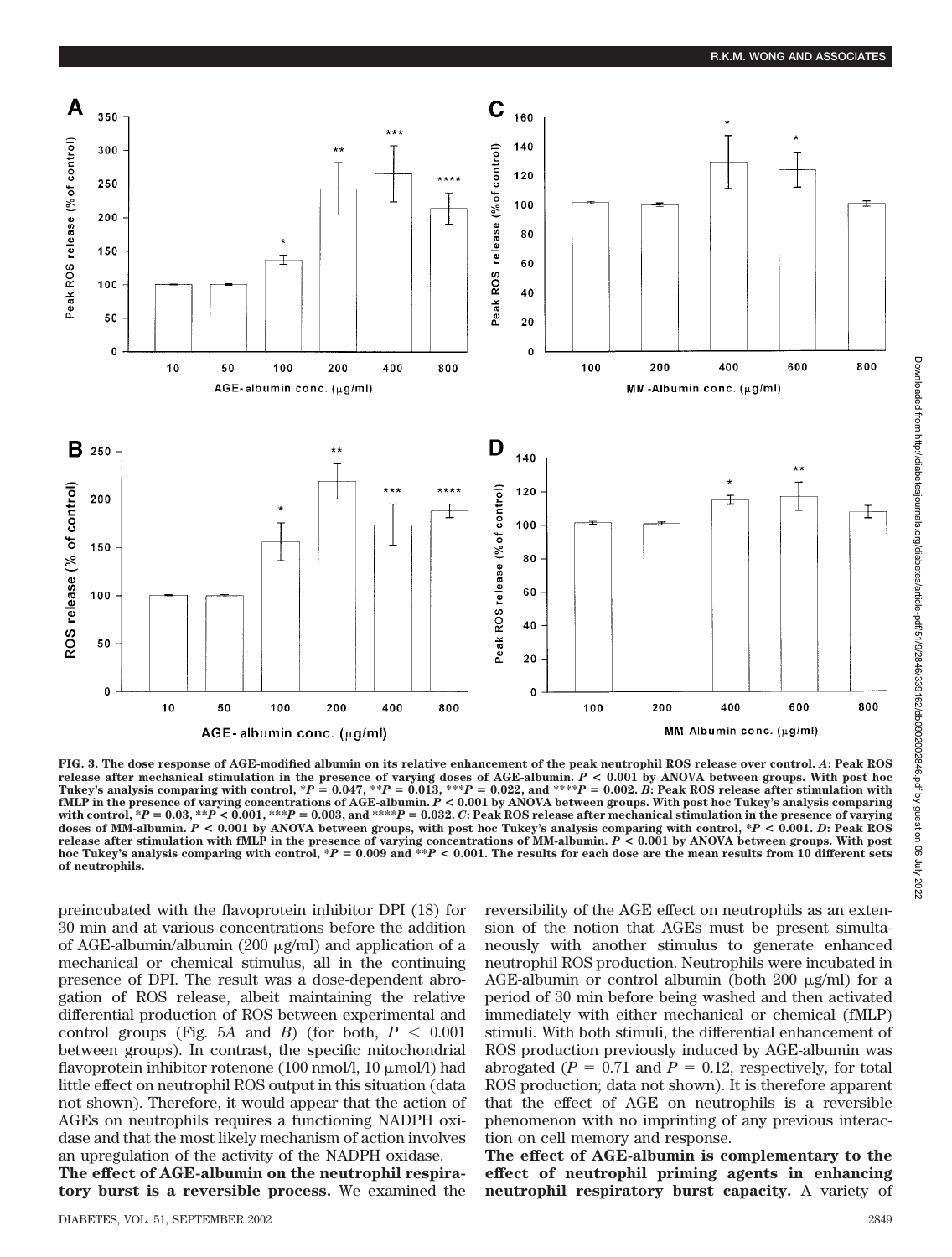



AGE-Albumin 200<sub>Hg</sub>/ml

**FIG. 4. Acute neutrophil ROS production detected by lucigeninenhanced chemiluminescence when subjected to a reversal in the order of AGE-albumin addition and mechanical stimulation.** *A***: Neutrophils were subjected to a mechanical stimulus first, before subsequent addition of AGE-albumin or albumin.** *B***: Neutrophils were mechanically stimulated and then released onto microplate wells coated with AGEalbumin or albumin. Results are representative of multiple experiments, and each result is the mean of three aliquots of 10<sup>5</sup> cells recorded simultaneously. Where error bars are not seen, SE is less than the size of the symbol.**

other agents have also been documented to possess the capacity for increasing neutrophil ROS production. One such group of agents, collectively termed "neutrophil priming agents" (19) and including two well-studied agents, TNF- $\alpha$  and PAF, differs from AGE-albumin in requiring significant preincubation time with cells in order to achieve an effect. In investigating the possibility of shared cellular upregulation mechanisms between AGEs and priming agents, we studied the effects of combined exposure to these agents. Neutrophils were preincubated with TNF- $\alpha$ , PAF, or control vehicle for the required priming time (30 min) with the subsequent addition of AGE-albumin or albumin (both at  $200 \mu g/ml$ ) and further stimulation of the cells either mechanically or by fMLP (Fig.  $6A-D$ ). Both TNF- $\alpha$  and PAF appeared to exert even more potent augmentation effects on the neutrophil respiratory burst than AGE-albumin alone, and the effects

**FIG. 5. Peak neutrophil ROS release with exposure to AGE-albumin or control albumin under conditions of increasing DPI concentration.** *A***: ROS release after mechanical stimulation (***P* **< 0.001 between groups by ANOVA).** *B***: ROS release after stimulation with fMLP (***P* **< 0.001 between groups by ANOVA). Peak ROS release is expressed as a percentage of peak ROS release with albumin control and without addition of DPI.**

appeared to be complementary when AGE-albumin was combined with them. For mechanical stimulation, there was an  $\sim$ 10-fold increase in the absolute values of total and peak ROS production in both AGE-albumin and albumin groups when TNF- $\alpha$  was added (data not shown), generally maintaining the differential increase in ROS production between the AGE-albumin and albumin groups at 150–200%, whether assessed by peak or total ROS production (Fig.  $6A$ ). With a combination of TNF- $\alpha$  priming and fMLP stimulation, there was an  $\sim$  6-fold increase in peak ROS and an 11-fold increase in total ROS production (data not shown), with a maintenance of the differential increase in ROS production (peak or total) between 150 and 160% (Fig. 6*B*).

PAF priming led to a lesser increase in ROS production  $than TNF-\alpha$ . Allied to mechanical stimulation, there was an approximate twofold increase in peak ROS and a 1.5-fold increase in total ROS production (data not shown), maintaining a 200–230% differential increase (in peak or total ROS production) in AGE-albumin compared with albumin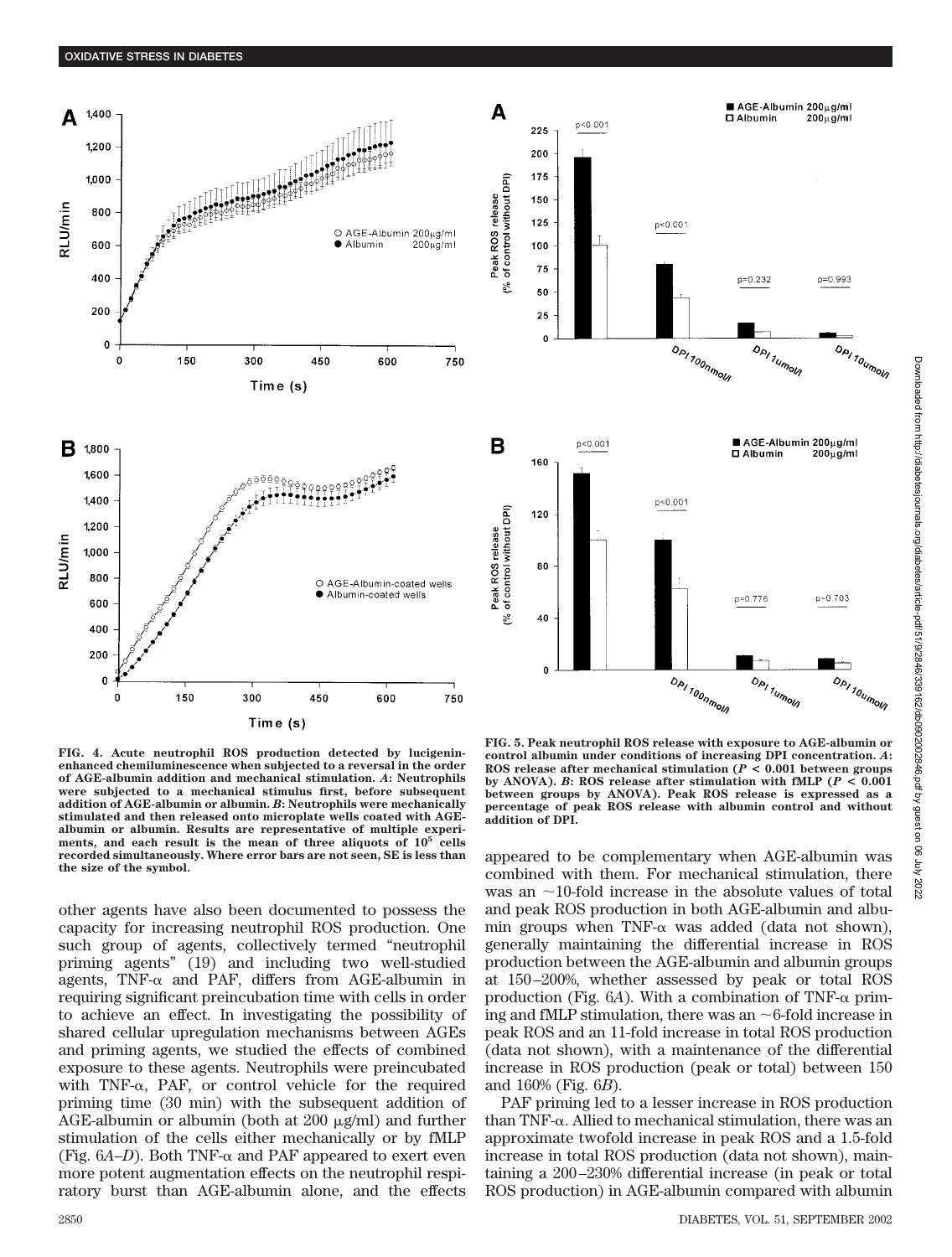

FIG. 6. AGE-albumin complements both TNF- $\alpha$  and PAF to further augment neutrophil ROS production. Neutrophils were preincubated with **TNF- (100 units/ml), PAF (0.1 mol/l), or DMSO vehicle for 30 min before addition of AGE-albumin or albumin (both at 200 g/ml). They were** then subjected to a mechanical stimulus or activation by fMLP in the continuing presence of TNF- $\alpha$  ( $A$  and  $B$ , respectively) or PAF ( $C$  and  $D$ , **respectively). Each recording is the mean of three separate aliquots of 105 cells measured simultaneously, and the results are representative of multiple experiments. For** *A***–***D***,** *P* **< 0.001 between groups by ANOVA.**

groups (Fig. 6*C*). With fMLP stimulation, there was only a 1.5-fold increase in peak ROS production but no real change in total ROS production, principally caused by lower secondary trough phase ROS production in the PAF groups, negating the effect of the higher peak ROS values in these groups (data not shown). There was nonetheless still a differential increase in peak and total ROS production to the level of 130–180% in the AGE-albumin compared with albumin groups (Fig. 6*D*).

#### **DISCUSSION**

Premature macrovascular disease is a prevalent accompanying pathology in diabetes (20) and in renal failure (21), with the increased rate of accumulation of AGEs in these conditions recognized as a potential contributor to this pathology (22). Oxidative stress may play a vasculopathic role (23) by neutralization of the natural vasodilator nitric oxide (NO) (8) and augmentation of plaque development through LDL oxidation, rendering it more susceptible to uptake by scavenger macrophages (24). The possibility that AGEs may significantly contribute to this vascular oxidative burden has been examined in this study. For

ROS detection, we used a chemiluminescent assay in which the reaction of free radical species with a chemical probe (Lucigenin) generates light. The application of this technique to the biological substrates involved in this study has previously been validated (15,25). Moreover, such an assay was pertinent to this situation because of its great sensitivity and ability to allow observation of ROS production in real time.

A state of increased oxidative stress has been reported previously upon ligation of RAGE by AGEs (5–7,26). Most of this evidence has been indirect inference, through observing the activation of intracellular pathways normally regulated by oxidant stress or through the abrogation of AGE/RAGE responses by antioxidants (6,7). There has also been one report of the direct detection of hydrogen peroxide release when AGEs were allowed to interact with the RAGE receptor on endothelial cells. Although peroxide release was a direct response in this case, it occurred as a slow, integrated accumulation measured over a period of 60 min (26).

In the current study, further evidence for AGE-induced oxidant stress has been outlined. As physiological ROS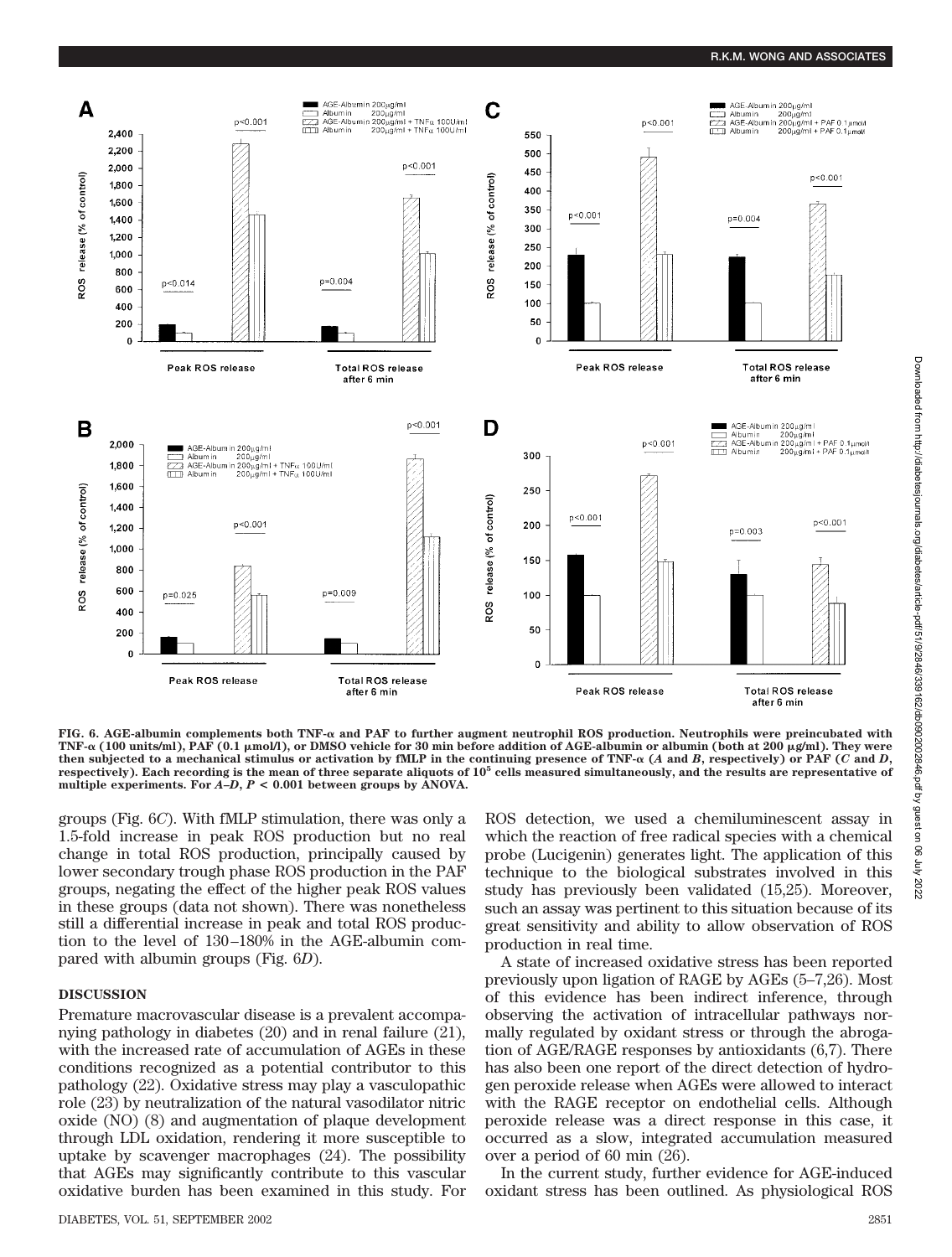producers in antimicrobial defense, neutrophils were chosen for investigation because they may also contribute significantly to intravascular oxidant stress. Their role in reperfusion damage after ischemic events is already acknowledged (12). Evidence also suggests that even controlling for other factors, a higher blood leukocyte count and especially the granulocytic component, predicts a greater likelihood of future vascular events. Infection is similarly often found preceding the development of ischemic events (27,28). In comparing neutrophils from healthy individuals with those from patients with stable and unstable coronary artery disease, there exists a gradation of progressive neutrophil activation that may provide a pathophysiological milieu for the progression of stable to unstable coronary artery disease. Activated neutrophils release toxic chemicals including ROS and proteolytic enzymes that damage the endothelium and basement membrane. ROS release also causes lipid oxidation and initiates platelet activation/aggregation; neutrophils may thus be involved in the primary pathogenesis and progression of occlusive vascular disease (27,28).

In this study there was no evidence for a direct, rapid induction of oxidant stress upon the exposure of neutrophils to AGE-albumin. However, the presence of AGEs allowed for a dose-dependent enhancement of the ROS burst imparted by a secondary stimulus, whether it was mechanical or chemical, occurring with rapid kinetics. Allied to the prompt reversibility of this effect on removal of AGEs from the neutrophil milieu, we conclude that AGEs may play an as yet undescribed role as neutrophil "coagonists." As coagonists, AGEs are distinct from priming agents, which also enhance cellular function but require significant interaction time with cells to bring about their response (19). There is in vivo relevance to the coagonist actions of AGEs, because leukocyte passage through the vasculature generates enough shear stress to potentially act as a secondary mechanical agonist (29). In vivo chemical agonists, on the other hand, may be provided by pathogen exposure (fMLP is a bacterial derivative [16]), and some acute vascular events have already been correlated with infective episodes (30).

The complementary effect on ROS production gained by combining AGEs with the previously characterized priming agents PAF and TNF- $\alpha$  illustrates potential in vivo synergism and also further distinguishes AGE coagonist action from that of neutrophil priming agents. Complementarity implies that there are distinct intracellular pathways governing upregulation of the neutrophil response (31), of which the common end point is the activation of the neutrophil NADPH oxidase. That the NADPH oxidase enzyme is central to both the basal production of ROS by neutrophils and the AGE-augmented production of ROS is suggested by the dose-dependent inhibition of ROS output with DPI. This flavoprotein inhibitor is effectively regarded as an NADPH oxidase inhibitor, especially in neutrophils where NADPH oxidase is the dominant flavoprotein (18); moreover, there was a comparative lack of effect of the specific mitochondrial flavoprotein inhibitor rotenone on suppressing this ROS output.

Many candidate pathways exist for mediation of the effect of AGEs on the neutrophil respiratory burst. The key trigger probably involves the interaction of AGEs with a neutrophil transmembrane receptor of which several candidates have been identified (2). Indeed, the presence of RAGE has been recently demonstrated in neutrophils (32). Whatever the subsequent pathway of signal transduction, its end result provides for a mechanism that is able to augment NADPH oxidase activity triggered by a heterogeneous group of stimuli.

The AGE dosages in this study bear similarity to those validated in previous receptor-binding studies (33). Relating these to actual pathological levels in diabetic patients, our unpublished data shows that AGE-albumin doses in this study were  $\sim$ 10-fold greater than the concentration in serum from diabetic patients with macrovascular complications, as assessed by AGE fluorescence. The latter was already threefold greater than serum from healthy control subjects. This difference between in vitro and in vivo intensities does not necessarily render our experimental dosages irrelevant. In vitro pharmacological effects generally occur at greater dosages than are required in vivo, and the difference here is barely one order of magnitude. Additionally, AGE concentrations in vivo are not uniform throughout the body. AGEs are often closely allied to the locations of atherosclerotic lesions (2,34), although whether this is cause or effect has not been definitively answered; indeed both elements may be present. Nevertheless, in the vicinity of atherosclerotic plaques, AGEs may have greater local compared with circulating concentrations resulting in locally enhanced neutrophil ROS production. This may also facilitate localized accelerated AGE formation, thus further perpetuating this cycle (35).

This nonhomogenous distribution of AGEs in the body may account for the apparent paradox between an increase in AGE-mediated neutrophil ROS generation and the observation that diabetic patients, especially those with poor metabolic control, appear to have a greater frequency of infective complications (36). The reversibility of the AGE effect may lead to neutrophils being only transiently in an activated state at sites of heavy AGE accumulation and reverting to a nearer normal state on relocation to other parts of the circulation or nonvascular compartments. Also, hyperglycemia per se is cytotoxic, impeding effective neutrophil functioning (37). Thus, neutrophil function under conditions of acute hyperglycemia differs from that during times when metabolic control is closer to physiological parameters but when the legacy of past metabolic indiscretions has led to accelerated AGE accumulation.

The evidence from this study therefore adds further insight to possible pathogenic effects of AGEs in conditions such as diabetes and uremia. Through their action as unique neutrophil coagonists, it has been demonstrated that AGEs could play a key role in the induction of a state of increased oxidative stress through augmentation of neutrophil ROS production, and this may be in part responsible for the acceleration of vascular disease noted in these conditions.

#### **ACKNOWLEDGMENTS**

This work was supported by the British Heart Foundation and by a research grant from the University Hospitals of Leicester.